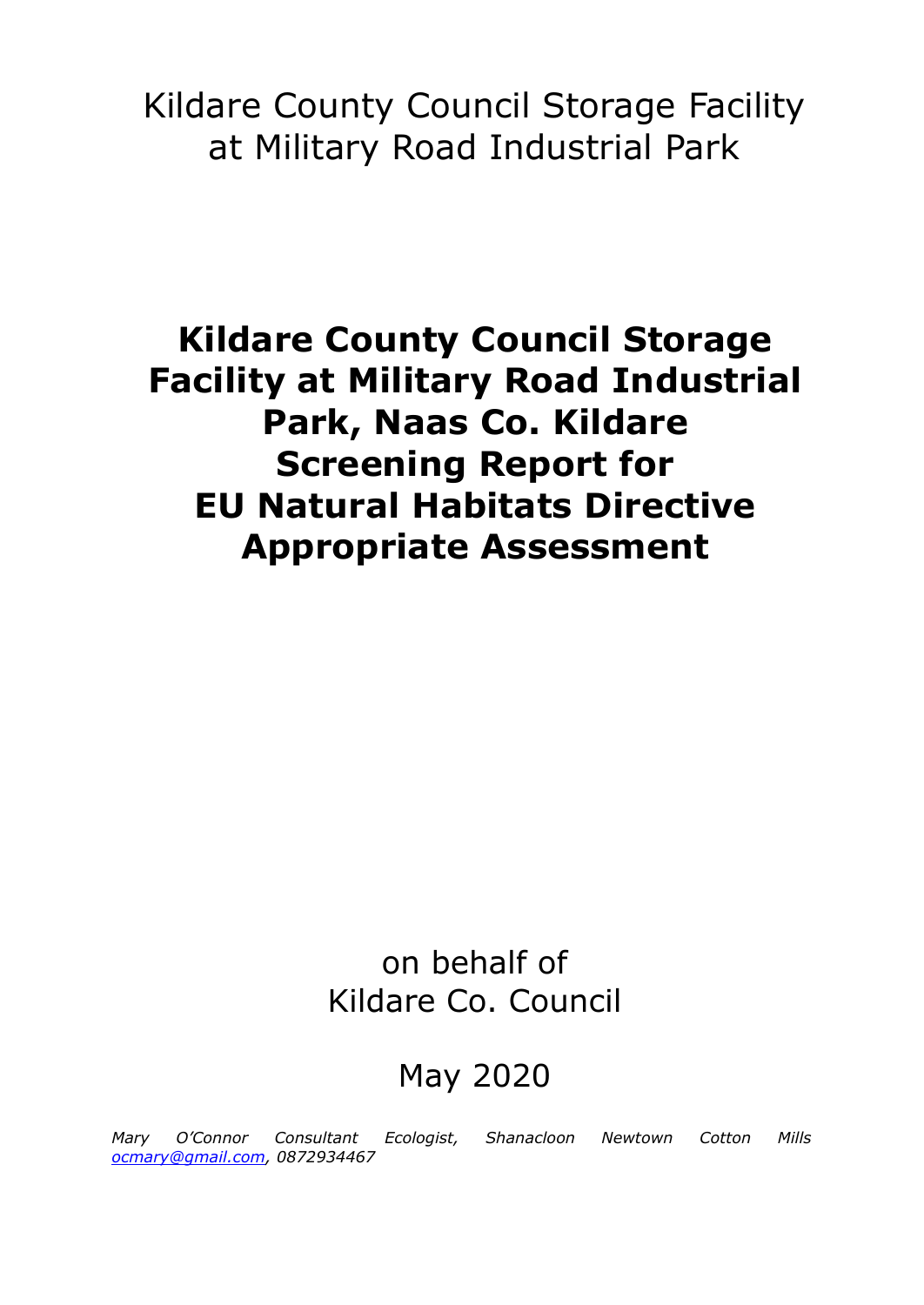# **Contents**

|     |                                                                              | Page |  |  |  |
|-----|------------------------------------------------------------------------------|------|--|--|--|
| 1.0 |                                                                              |      |  |  |  |
| 2.0 |                                                                              |      |  |  |  |
| 3.0 |                                                                              |      |  |  |  |
| 4.0 |                                                                              |      |  |  |  |
| 5.0 | Sources for Information on Natura 2000 sites to Inform Screening             |      |  |  |  |
|     | 5.1                                                                          |      |  |  |  |
| 6.0 | Features of the Development that Could Impact on Natura 2000 Sites  6<br>6.1 |      |  |  |  |
|     | 6.3                                                                          |      |  |  |  |
| 7.0 | 7.1                                                                          |      |  |  |  |
| 8.0 |                                                                              |      |  |  |  |
|     |                                                                              |      |  |  |  |

### **Appendices**

### **Appendix 1.**

Location, Elevation and layout of Proposed Development

### **Appendix 2**

Natura 2000 Sites within a 15km radius of the proposed development site

### **Appendix 3**

Photographic record of proposed development site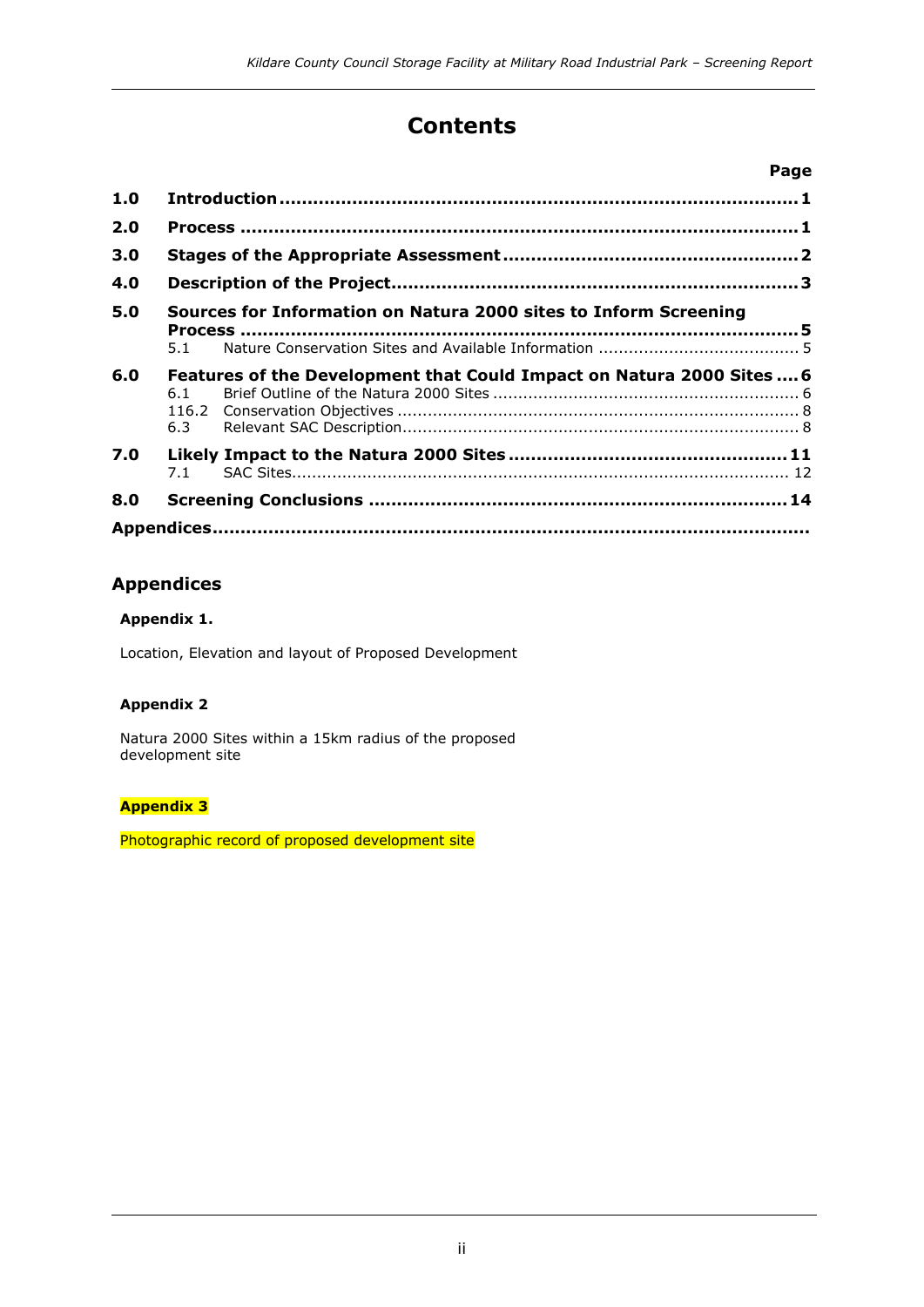# **1.0 Introduction**

Kildare County Council is proposing to develop a 1,917 square metres Storage Facility at Military Road Industrial Park, Naas, Co. Kildare. Pursuant to proper planning and development Kildare County Council ensures all proposals/projects are screened to avoid significant impacts on Natura 2000 sites in accordance with Article 6 of the Habitats Directive.

The purpose of this assessment is to determine, the appropriateness, or otherwise, of the proposed project in the context of the conservation objectives of sites which are protected for their natural habitats and species under European legislation, termed Natura 2000 sites.

### **2.0 Process**

Ireland became a signatory to the EU Birds Directive in 1979 and the Habitats Directive in 1992. Arising from this legislation was the obligation to establish the Natura 2000 network: nominated sites of highest biodiversity importance for rare and threatened habitats and species across the EU. In Ireland, the Natura 2000 network of European sites comprises Special Areas of Conservation (SACs, including candidate SACs), and Special Protection Areas (SPAs, including proposed SPAs).

SACs are selected for the conservation of Annex I habitats (including priority types which are in danger of disappearance) and Annex II species (other than birds). SPAs are selected for the protection of Annex I birds and other regularly occurring migratory birds and their habitats. The annexed habitats and species for which each site is selected correspond to the qualifying interests of the sites; from these the conservation objectives of the site are derived.

The requirements for an Appropriate Assessments (AA) are fully set out in the EU Habitats Directive 92/43/EEC. Articles 6(3) and 6(4) of this Directive state:

6.3. Any plan or project not directly connected with or necessary to the management of the site but likely to have a significant effect thereon, either individually or in combination with other plans or projects, shall be subject to appropriate assessment of its implications for the site in view of the site's conservation objectives. In the light of the conclusions of the assessment of the implications for the site and subject to the provisions of paragraph 4, the competent national authorities shall agree to the plan or project only after having ascertained that it will not adversely affect the integrity of the site concerned and, if appropriate, after having obtained the opinion of the general public.

6.4. If, in spite of a negative assessment of the implications for the site and in the absence of alternative solutions, a plan or project must nevertheless be carried out for imperative reasons of overriding public interest, including those of a social or economic nature, the Member State shall take all compensatory measures necessary to ensure that the overall coherence of Natura 2000 is protected. It shall inform the Commission of the compensatory measures adopted.

Where a site that is impacted upon by a proposed development hosts a priority natural habitat type and/or a priority species, the only considerations which may be raised are those relating to human health or public safety, to beneficial consequences of primary importance for the environment or, further to an opinion from the Commission, to other imperative reasons of overriding public interest.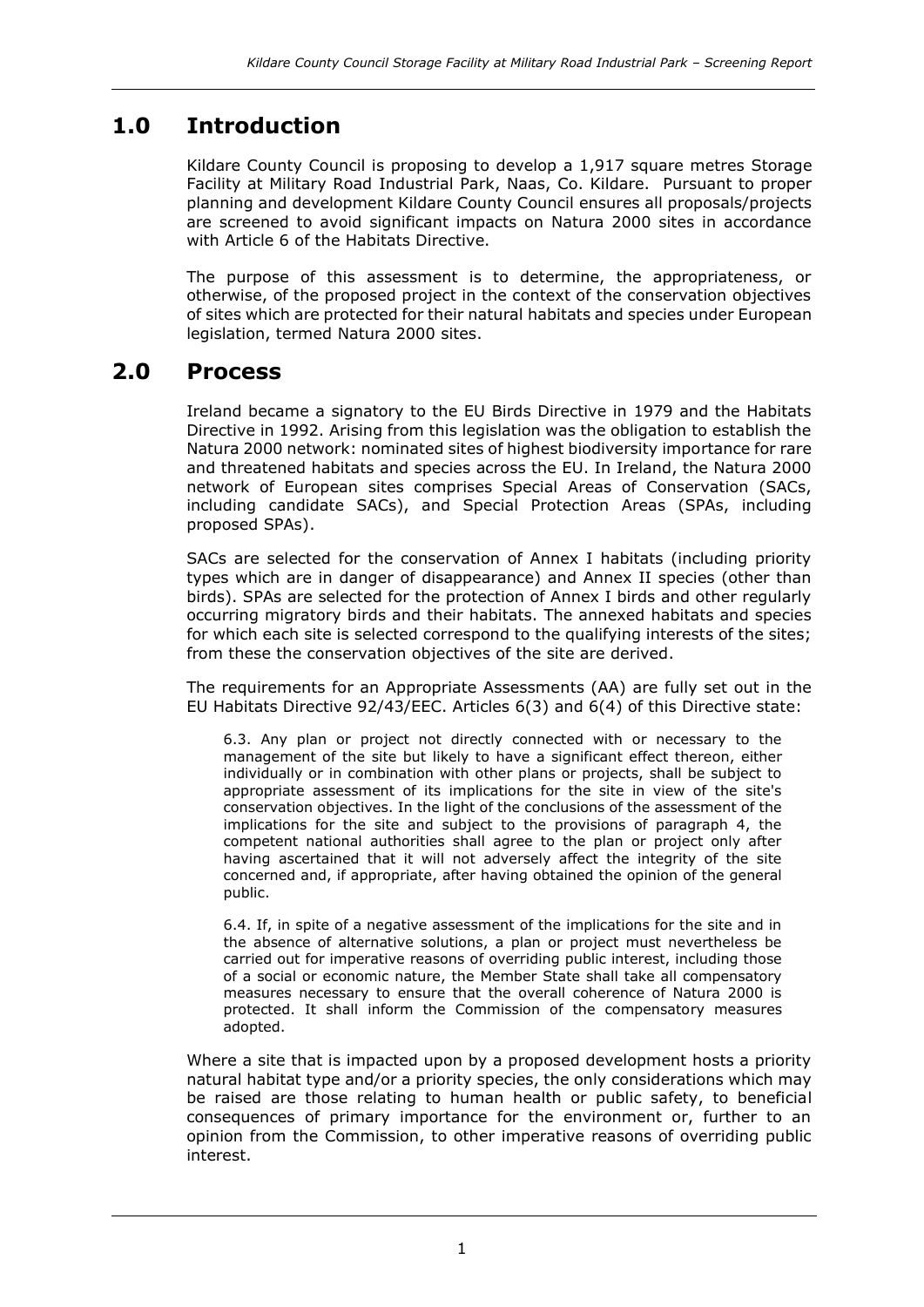The Department of the Environment, Heritage and Local Government (DoEHLG) issued guidance on Appropriate Assessment (*Appropriate Assessment of Plans and Projects in Ireland - Guidance for Planning Authorities*) in December 2009 which provided advice on the information required in an Appropriate Assessment. Guidance from DoEHLG published in February 2010 stated that it is the responsibility of the competent authority (or consent authority) to undertake the Appropriate Assessment. The assessments may be based on information submitted by the proponent of the plan or project, in the form of a Natura Impact Statement. This Natura Impact Statement must be prepared by an ecological specialist with input from other relevant disciplines as required experts, e.g. engineers, planning specialists, hydrologists.

This screening assessment has been prepared in accordance with the current guidance (NPWS, 2009, Revised February 2010).

# **3.0 Stages of the Appropriate Assessment**

This document has been prepared in accordance with the European Commission Environment DG document "Assessment of plans and projects significantly affecting Natura 2000 sites: Methodological guidance on the provisions of Article 6(3) and (4) of the Habitats Directive 92/43/EEC", referred to as the "EC Article 6 Guidance Document". The guidance document provides a non-mandatory methodology for carrying out assessments required under Article 6(3) and (4) of the Habitats Directive, and is viewed as an interpretation of the EU Commission's document "Managing Natura 2000 sites: The Provisions of Article 6 of the Habitats Directive 92/43/EEC", referred to as "MN2000". In addition, "Appropriate Assessment Guidance for Planning Authorities" was published by the Department of the Environment, Heritage and Local Government in December 2009 (DEHLG, 2009) and amended in March 2010. Cognisance has been taken of this document in carrying out this screening assessment.

The Habitats Directive promotes a hierarchy of avoidance, mitigation and compensatory measures. In the first instance, the plan should aim to avoid any negative impacts on European sites by identifying possible impacts early in the plan-making, and writing the plan in order to avoid such impacts. Following that, mitigation measures should be applied, if necessary, during the AA process to the point where no adverse impacts on the site(s) remain. If the plan is still likely to result in adverse effects, and no further practicable mitigation is possible, then it is rejected. If no alternative solutions are identified and the plan is required for imperative reasons of overriding public interest (IROPI test) under Article 6(4) of the Habitats Directive, then compensation measures are required for any remaining adverse effect.

### **Screening Phase**

This section of the screening process describes the Natura 2000 sites within a 15km radius of the proposed Storage Facility at Military Road Industrial Park, Naas, Co. Kildare. A 15km buffer zone has been chosen as a precautionary measure, to ensure that all potentially affected Natura 2000 sites (i.e. European Sites) are included in the screening process. This is in line with "Appropriate Assessment of Plans and Projects in Ireland – Guidance for Planning Authorities", produced by the Department of the Environment, Heritage and Local Government.

The integrity of a Natura 2000 site (referred to in Article 6.3 of the EU Habitats Directive) is determined based on the conservation status of the qualifying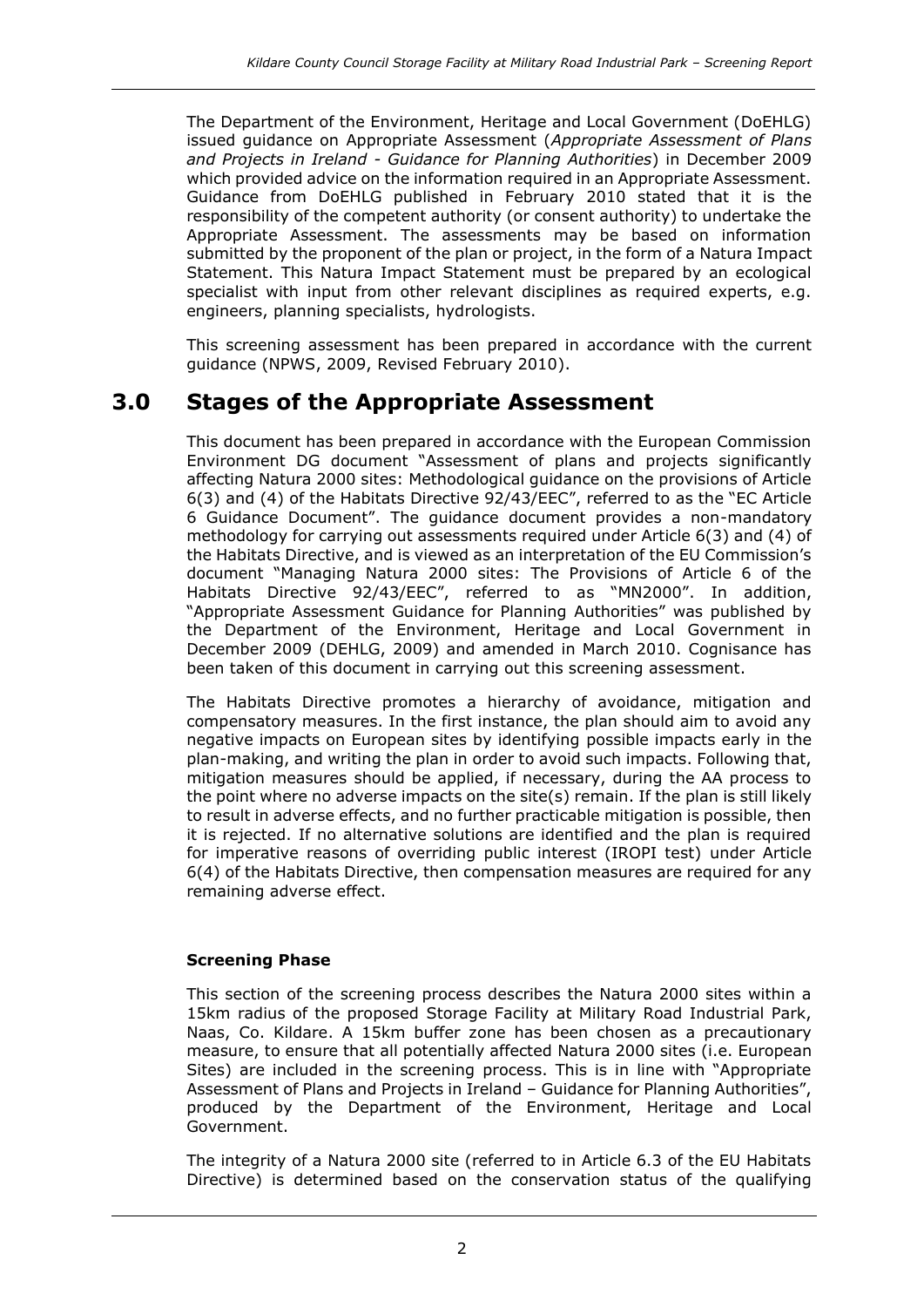features of the SAC. The qualifying features for each site have been obtained through a review of online documentation relating to each Natura 2000 site available from the NPWS.

There are no European Sites located within the area including the area of the proposed Storage Facility at Military Road Industrial Park, Naas, Co. Kildare is og, Special Area of Conservation (SAC) is the nearest European site at circa 9km from the proposed development site. Table 1 lists the Natura 2000 sites within *circa* 15km of the proposed Storage Facility at Military Road Industrial Park, Naas, Co. Kildare.

# **4.0 Description of the Project and whether is it required for proper management of an European Site**

The project involves renovation of existing warehouse/industrial building for use by Kildare County Council as a Storage Facility. The works consist of a large storage area with small associated storage facilities with associated staff amenities totalling 1,917 sq.m. The development will also include the installation of 200 sq.m. of solar PV subject to detail design to the roof. Elevation changes are also required to accommodate the new internal layout with all associated works and services above and below ground to link the building with the existing Kildare County Council car park.

The project as outlined is not required for the proper management of a European Site i.e. an SAC or SPA site**.**

The project involves the proposed upgrade of an existing disused structure /storage facility Mill/Factory building, for the use and accommodation of a large file storage area, miscellaneous storge rooms and associated staff amenities.

Site location map and layout floor plan and elevation is included as Appendix 2.

The proposed works will include the stone building renovation and interior modification, exterior decoration and all associated site works.

The works on the site are principally interior re-modelling and decoration and a minor amount of exterior remodelling and decoration.

It is likely the construction of the disused stone structure and extension will take 52 weeks from starting on site to completion.

Any surface water drainage which may be necessary will be attenuated on site and discharged to on site existing greywater drainage

The construction at the site will involve the import of construction materials, concrete, tarmacadam and vehicle and machinery operation onsite.

Landscaping will only use clean uncontaminated topsoil or topsoil sourced from bio secure topsoil sources.

Minor scrub clearance may be required in vicinity of site, this will not occur within the bird breeding season of  $1<sup>st</sup>$  of March to 1st of September

Planting schemes will not include any known invasive alien species as defined by Invasive Species Ireland.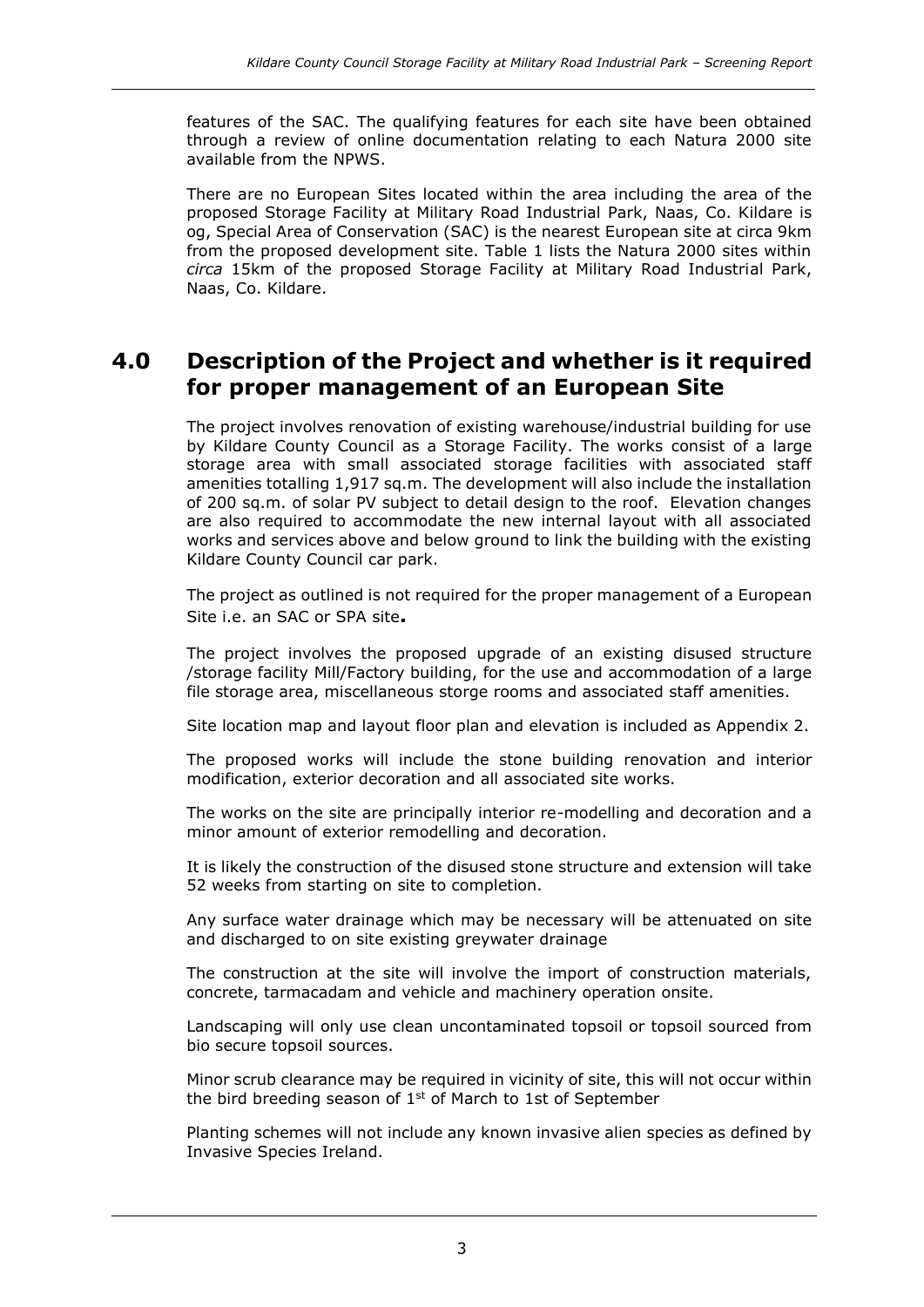It is recommended that a survey for roosting bats is carried out prior to any summer works on site.

### **Receiving Environment-Terrestrial Habitats**

The proposed disused stone structure upgrade is located adjacent to the Kildare County Council main offices, and car parking facilities.

The site comprises a disused structure and some scrub, and is traversed by a concrete path.

No annexed habitats occur within the footprint of the development.

The proposed disused stone structure Upgrade is located at least 8.5 kilometres from nearest SAC

A site visits were carried out in February 2020.

### **Habitats of the proposed Mill House Upgrade**

The habitats of the development site are entirely of an urban character

### **Ecological Value**

The site is highly modified and urban with derelict buildings and walls and a small area of scrub of low ecological value.

### **Annexed Habitats**

Annexed habitats do not occur in the area of proposed works.

### **Overall Ecological Value**

The location of the proposed Storage Facility at Military Road Industrial Park, Naas, Co. Kildare is in highly modified area of the site which is managed as amenity grassland which is of low habitat and species diversity and of low ecological interest.

However, it is recommended that a survey for roosting bats is carried out prior to any works on site.

### **Annexed Habitats**

Annexed habitats do not occur in the area of proposed works.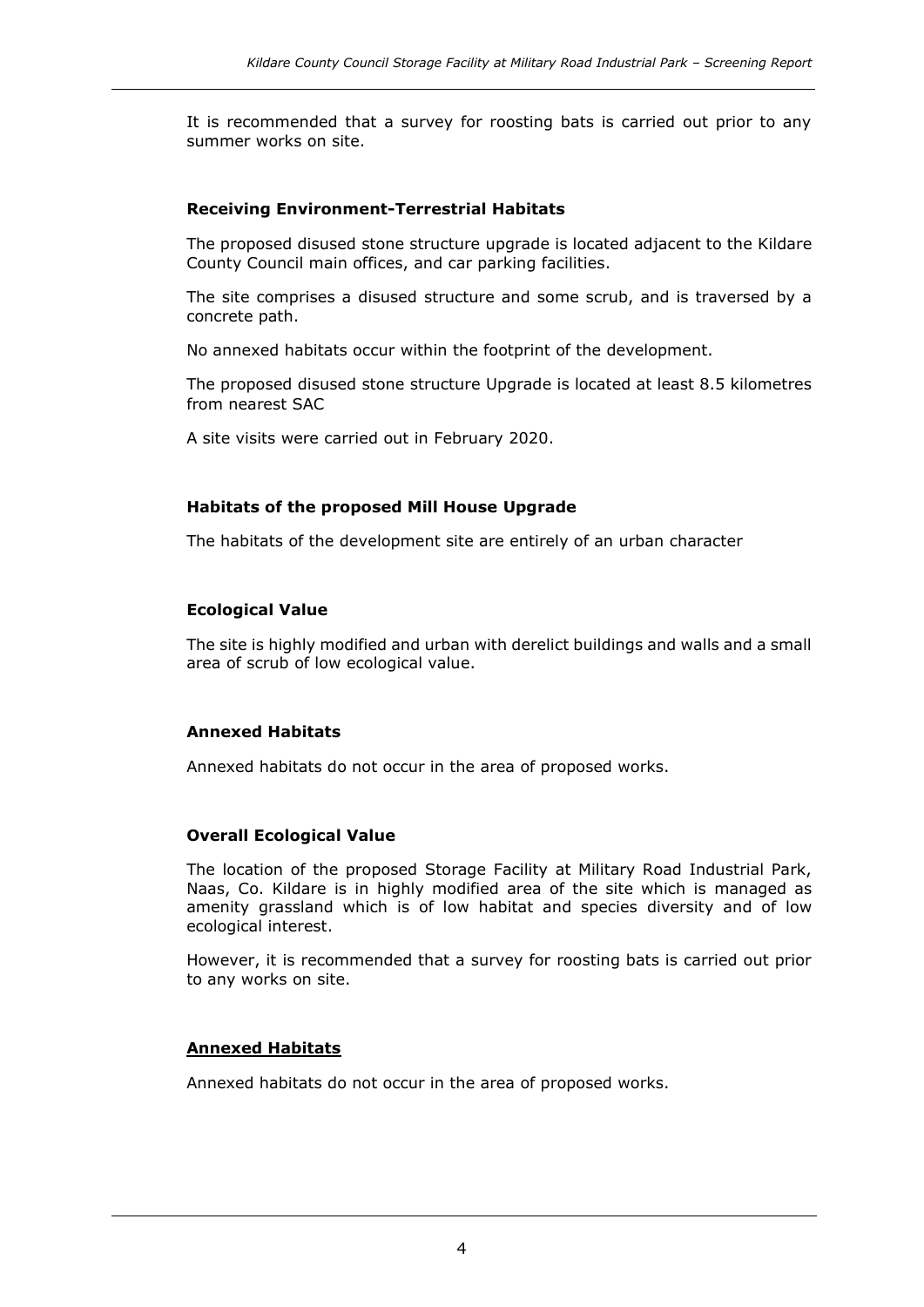# **5.0 Sources for Information on Natura 2000 sites to Inform Screening Process**

### **5.1 Nature Conservation Sites and Available Information**

Data and information about European sites, and other nature conservation sites, were acquired from www.npws.ie. This includes site boundaries, site synopses, lists of qualifying interests (SACs) and special conservation interests (SPAs), and conservation objectives (European sites).

European sites have site specific conservation objectives, and the associated supporting documents were sourced from the NPWS website.

- National Biodiversity Data Centre Website.
- EISs, NISs and other reports for projects in the general area, including previous Natura 2000 Screening Reports for Aras Cill Dara area held by Kildare County Council.
- Kildare County Development Plan.
- Geological Survey of Ireland Website
- **REFERENCES**
- Appropriate Assessment of Plans and Projects in Ireland. Guidance for Planning Authorities. Department of the Environment, Heritage and Local Government, 2009.
- Assessment of plans and projects significantly affecting Natura 2000 sites: Methodological guidance on the provisions of Article 6(3) and (4) of the Habitats Directive 92/43/EEC, European Commission Environment DG, 2000.
- Fossitt, J. A. (2000) A Guide to the Habitats of Ireland. The Heritage Council, Ireland.
- Managing Natura 2000 sites: The Provisions of Article 6 of the Habitats Directive 92/43/EEC: European Commission, 2000

# **6.0 Features of the Development that Could Impact on Natura 2000 Sites**

### **6.1 Brief Outline of the Natura 2000 Sites and Qualifying Interests**

This section of the screening process describes the 8 Natura 2000 sites which occur within a 15km radius of the proposed development area. A 15km buffer zone was chosen as a precautionary measure, to ensure that all potentially affected Natura 2000 sites are included in the screening process (Table 1).

All potentially affected Natura 200 sites, numbering 8, withing a 15m radius of the proposed site are delineated in a map see Appendix 2.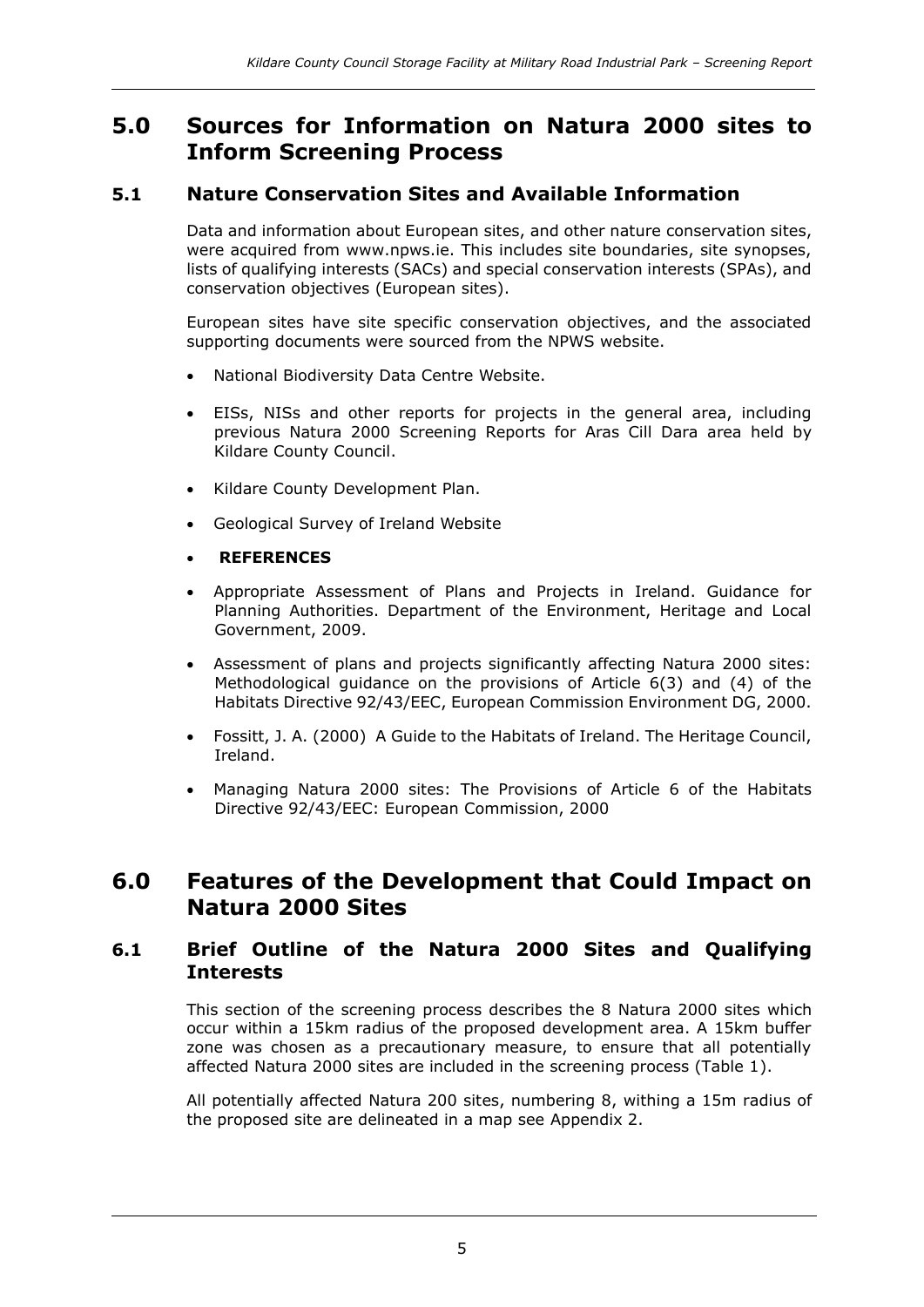| <b>Site Name (code)</b> | <b>Qualifying Interests Habitats and Species</b>                                         | <b>Minimum Distance</b><br>from Storage Facility<br>at Military Road<br><b>Industrial Park (km)</b> |
|-------------------------|------------------------------------------------------------------------------------------|-----------------------------------------------------------------------------------------------------|
| Pollardstown Fen SAC    | Annex I - priority habitat                                                               | 13.5km                                                                                              |
| Site Code 000396        | - Calcareous fens with Cladium mariscus and species of the                               |                                                                                                     |
|                         | Caricion davallianae [7210]                                                              |                                                                                                     |
|                         | - Petrifying springs with tufa formation (Cratoneurion) [7220]                           |                                                                                                     |
|                         | - Alkaline fens [7230]                                                                   |                                                                                                     |
|                         | Annex II- species                                                                        |                                                                                                     |
|                         | - Vertigo geyeri [1013]                                                                  |                                                                                                     |
|                         | - Vertigo angustior [1014]                                                               |                                                                                                     |
|                         | - Vertigo moulinsiana [1016]                                                             |                                                                                                     |
|                         | - Calcareous fens with Cladium mariscus and species of the                               |                                                                                                     |
|                         | Caricion davallianae [7210]                                                              |                                                                                                     |
|                         | - Petrifying springs with tufa formation (Cratoneurion) [7220]<br>- Alkaline fens [7230] |                                                                                                     |
| Mouds Bog SAC           | Annex I - priority habitat                                                               | 12.8km                                                                                              |
| Site Code 002331        | - Active raised bogs [7110];                                                             |                                                                                                     |
|                         | Annex I -habitats                                                                        |                                                                                                     |
|                         | - Degraded raised bogs still capable of natural regeneration<br>$[7120]$ ; and           |                                                                                                     |
|                         | - Depressions on peat substrates of the Rhynchosporion [7150].                           |                                                                                                     |
| Ballynafagh Lake SAC    | Annex I - priority habitat                                                               | 12.5km                                                                                              |
| Site Code 001387        | - Alkaline fens [7230]                                                                   |                                                                                                     |
|                         | Annex II- species                                                                        |                                                                                                     |
|                         | - Vertigo moulinsiana [1016]                                                             |                                                                                                     |
|                         | - Euphydryas (Eurodryas, Hypodryas) aurinia [1065]                                       |                                                                                                     |
| Ballynafagh Bog SAC     | Annex I - priority habitat                                                               | 12.7km                                                                                              |
| Site Code 000391        | - Active raised bogs [7110];                                                             |                                                                                                     |
|                         | Annex I -habitats                                                                        |                                                                                                     |
|                         | - Degraded raised bogs still capable of natural regeneration                             |                                                                                                     |
|                         | $[7120]$ ; and                                                                           |                                                                                                     |
|                         | - Depressions on peat substrates of the Rhynchosporion [7150].                           |                                                                                                     |

### **Table 1. Natura 2000 sites within 15km of Proposed Storage Facility at Military Road Industrial Park, Naas, Co. Kildare.**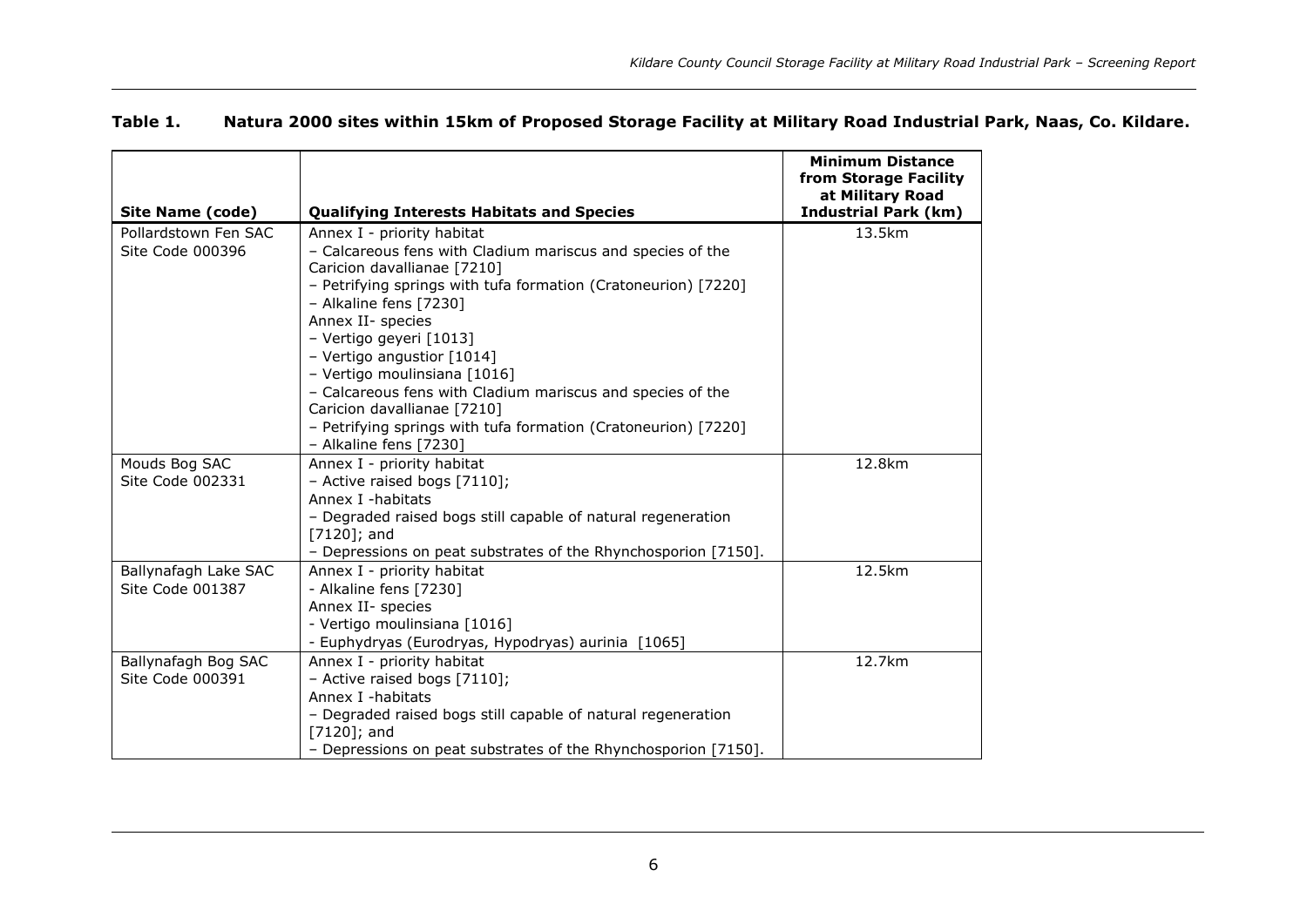| Red Bog SAC              | Annex I-habitats                                                                                                      | 8.9km  |
|--------------------------|-----------------------------------------------------------------------------------------------------------------------|--------|
| Site Code 000397         | 7140 Transition mires and quaking bogs                                                                                |        |
| Poulphouca Reservoir     | Greylag Goose (Anser anser)                                                                                           | 13.5km |
| <b>SPA</b>               | [A043]                                                                                                                |        |
| Site Code 004063         | Lesser Black-backed Gull                                                                                              |        |
|                          | ( <i>Larus fuscus</i> ) [A183]                                                                                        |        |
| <b>Wicklow Mountains</b> | • Merlin (Falco columbarius) [A098]                                                                                   | 14.5km |
| National Park SPA 004040 | • Peregrine (Falco peregrinus) [A103]                                                                                 |        |
| Wicklow                  | · Oligotrophic to mesotrophic standing waters with                                                                    | 14.8km |
| Mountains SAC Site       | vegetation of the Littorelletea uniflorae and/or of the                                                               |        |
| Code (002122)            | Isoëto-Nanojuncetea [3130]                                                                                            |        |
|                          | • Natural dystrophic lakes and ponds [3160]                                                                           |        |
|                          | • Northern Atlantic wet heaths with Erica tetralix [4010]                                                             |        |
|                          | • European dry heaths [4030]                                                                                          |        |
|                          | • Alpine and Boreal heaths [4060]                                                                                     |        |
|                          | • Species-rich Nardus grasslands, on siliceous substrates in<br>mountain areas (and submountain areas, in Continental |        |
|                          | Europe)* [6230]                                                                                                       |        |
|                          | • Blanket bog (*active only) [7130]                                                                                   |        |
|                          | • Siliceous scree of the montane to snow levels                                                                       |        |
|                          | (Androsacetalia alpinae and Galeopsietalia ladani) [8110]                                                             |        |
|                          | • Calcareous rocky slopes with chasmophytic vegetation                                                                |        |
|                          | [8210]                                                                                                                |        |
|                          | • Siliceous rocky slopes with chasmophytic vegetation [8220]                                                          |        |
|                          | . Old sessile oak woods with Ilex and Blechnum in British                                                             |        |
|                          | Isles [91A0]                                                                                                          |        |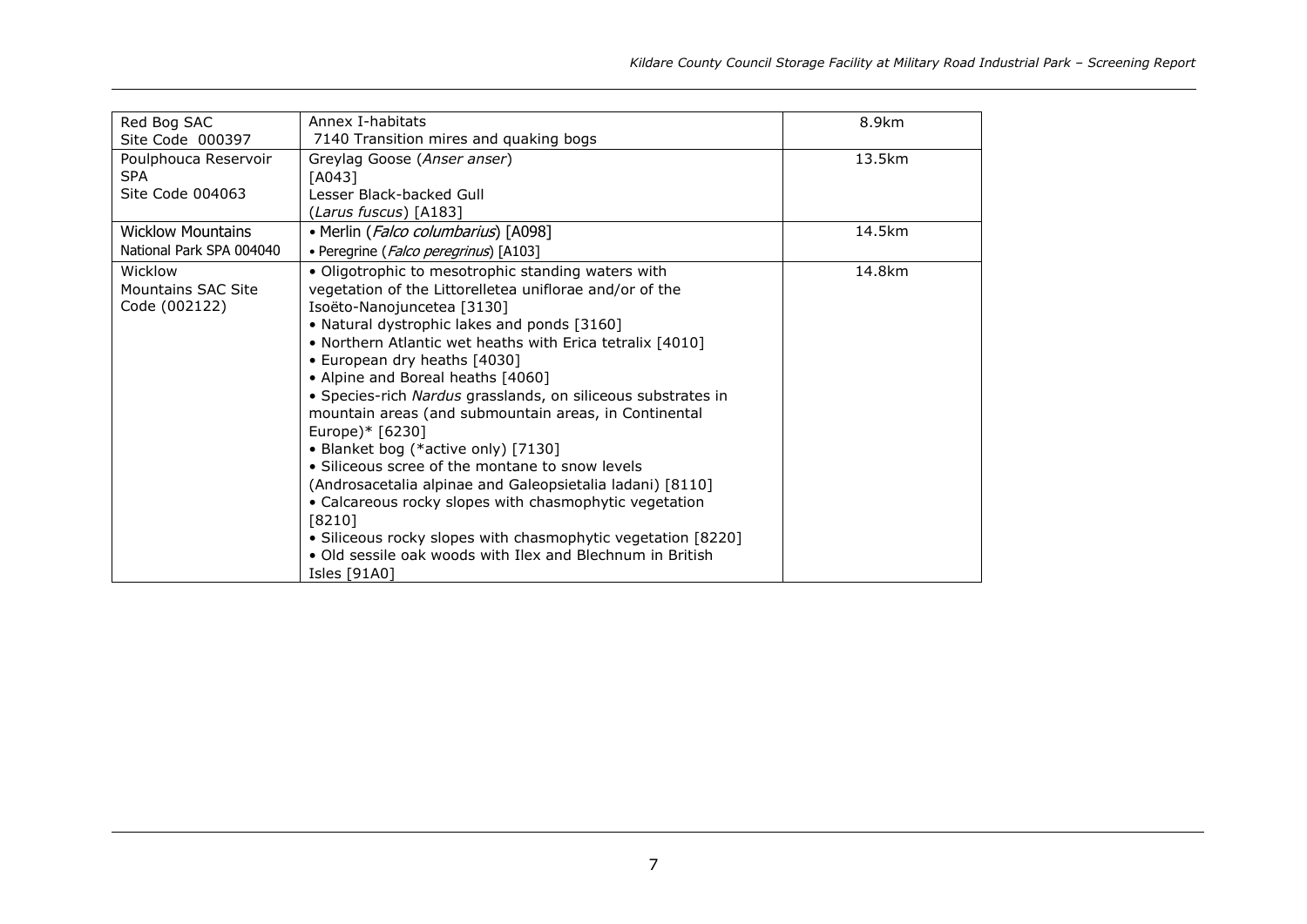### **6.2 Conservation Objectives**

A Natura 2000 site's conservation objectives are defined by DAHG and are, "intended to ensure that the relevant Annex I habitats and Annex II species present on a site are maintained in a favourable condition" (DEHLG, 2010). The DEHLG guidelines state that, "The Conservation Objectives derive from the qualifying interests, the Natura 2000 standard data form, and the management plan for the site, with summary information also available in the site synopsis." Whilst the Natura 2000 standard data forms and site synopses do present details of the qualifying features of Natura 2000 sites, and list the generic threats to those features, they do not define the conservation objectives of the site.

For the purposes of this assessment, information on the conservation objectives for the sites has been gained from consultation with NPWS relating to the Border Regional Planning Guidelines and NPWS generic Conservation Objectives for Natura 2000 Sites where no Management Plan is yet available.

Generic conservation objectives for SPAs are as follows:

• To maintain the bird species of special conservation interest for which the SPA has been listed, at favourable conservation status.

Generic conservation objectives for SACs are as follows:

- To maintain Annex I habitats and Annex II species for which the cSAC has been selected at favourable conservation status;
- To maintain the extent species richness and biodiversity of the entire site; and
- To establish effective liaison and co-operation with landowners, legal users and relevant authorities.

The favourable conservation status of a species can be described as being achieved when: population data on the species concerned indicate that it is maintaining itself, and the natural range of the species is neither being reduced nor likely to be reduced for the foreseeable future, and there is, and will probably continue to be, a sufficiently large habitat to maintain its populations on a longterm basis.

Favourable conservation status of a habitat can be described as being achieved when: its natural range, and area it covers within that range, is stable or increasing, and the ecological factors that are necessary for its long-term maintenance exist and are likely to continue to exist for the foreseeable future, and the conservation status of its typical species is favourable as defined below.

### **6.3 Relevant SACs Descriptions and Potential Impact**

#### Mouds Bog SAC

Mouds Bog SAC is located approximately 12.8km to the south west of the proposed development site. Storage Facility at Military Road Industrial Park is located in the Liffey River Catchment. The majority of Mouds Bog SAC is also in the Liffey River Catchment but is significantly upstream of Storage Facility at Military Road Industrial Park and therefore there is no direct catchment connectivity from this site to the proposed development site. Mouds Bog SAC is a ground water dependent ecosystem but due to the significant distance subsurface topography and surface geomorphology isolating the sites from one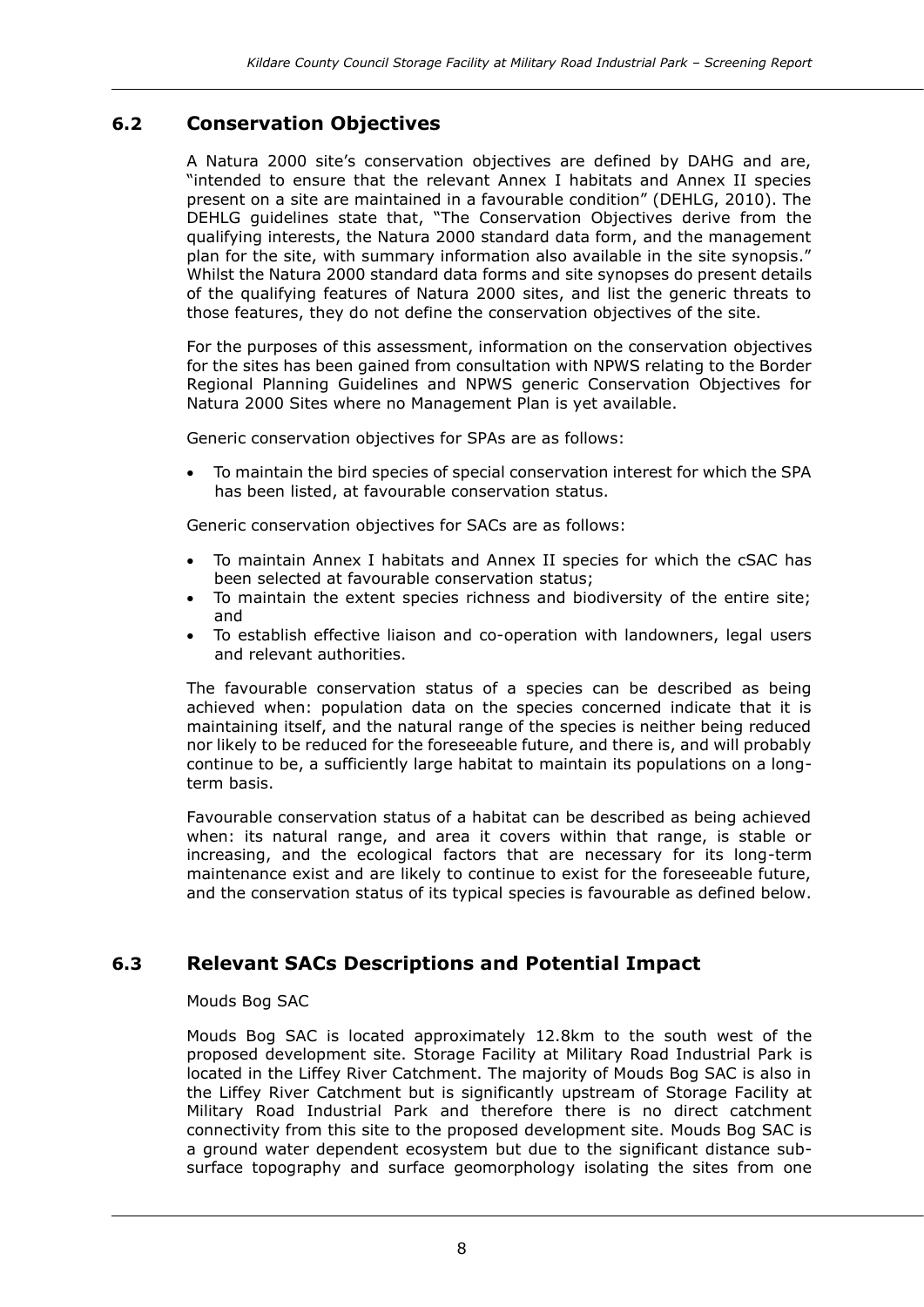another any potential development in the Storage Facility at Military Road Industrial Park is highly unlikely to impact on the groundwater regime of Mouds Bog SAC and therefore will not impact on the integrity of the SACs or the habitats for which they are designated. There will be no direct loss of habitat or species due to site works located at such a significant distance form this site.

#### Pollardstown Fen SAC

Pollardstown Fen SAC is located *circa* 13.5 km south west from the proposed Storage Facility at Military Road Industrial Park. Pollardstown Fen SAC is a ground water dependent ecosystem and disruption to site hydrology is understood to be the most significant threat to this site. However, there is no direct groundwater hydrological link between the site of the proposed development and this SAC due to the significant distance, sub-surface topography and surface geomorphology isolating the sites from one another. It is in the Liffey Catchment and Pollardstown Fen is in the Barrow River Catchment as such there is no catchment linkage between the sites. Therefore it is envisaged there will be no hydrological disruption to the integrity of the SACs or the habitats or species for which they are designated and no significant impacts to habitats or species likely to occur as a result of the proposed development. There will be no direct loss of habitat or species due to site works located at such a significant distance form this site.

### Ballynafagh Lake SAC

Ballynafagh Lake is located about km north of Storage Facility at Military Road Industrial Park in Co. Kildare, *circa* 12.5km from the proposed development site. It is a shallow alkaline lake with some emergent vegetation. The Blackwood Feeder, which connects Ballynafagh Lake to the Grand Canal, is also included in the site. Ballynafagh Bog SAC and Ballynafagh Lake SAC are all located in the Barrow River Catchment, and so have no direct catchment connectivity to the area, in the Liffey Catchment. Any potential development is highly unlikely to impact on the surface water or groundwater regime of these SACs and therefore will not impact on the integrity of the SACs or the habitats and species for which they are designated. There will be no direct loss of habitat or species due to site works located at such a significant distance form this site.

### Ballynafagh Bog SAC

This site is a raised bog situated about 1 km west of Prosperous in Co. Kildare *circa* 12.7km from the proposed development site. The area is directly underlain by muddy, fossiliferous limestones, interbedded with calcareous shales. The subsoils are predominantly clay-rich tills. All are of low permeability. The site comprises a relatively small core of uncut high bog (approx. 70 ha), which is surrounded by a more extensive area of cutover bog (approx. 90 ha). The high bog area can be divided into a wet core of active bog which covers an area of 23 ha, surrounded by approximately 44 ha of degraded raised bog which is experiencing drying-out at present.

The proposed development site is located in the Liffey River Catchment. The majority of Ballynafagh Bog SAC is in the Barrow River Catchment but is and therefore there is no direct catchment connectivity from this site to the proposed development site. Ballynafagh Bog SAC is a ground water dependent ecosystem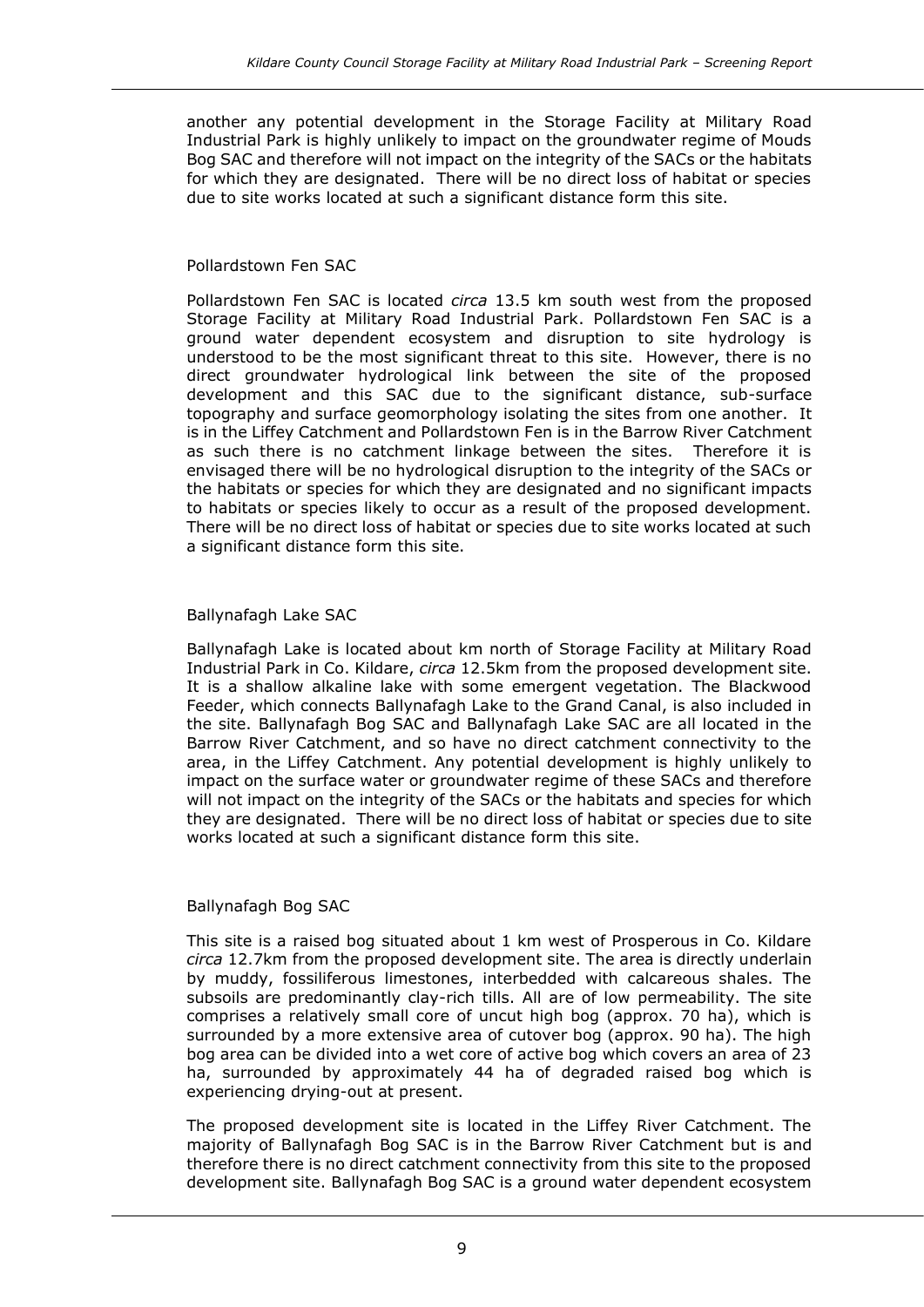but due to the significant distance sub-surface topography and surface geomorphology isolating the sites from one another any potential development is highly unlikely to impact on the groundwater regime of Ballynafagh Bog SAC and therefore will not impact on the integrity of the SACs or the habitats for which they are designated. There will be no direct loss of habitat or species due to site works located at such a significant distance form this site.

#### Red Bog SAC

This lake lies between morainic ridges north of Blessington *circa* 8.9km from the proposed development site. It is characterized by a dense growth of *Menyanthes trifoliata* (bogbean) which gives rise to extensive areas of floating vegetation or quaking bog as defined by the annexed habitat, 7140 Transition mires and quaking bogs. There is no direct catchment connectivity from this site to the proposed development site. Red Bog SAC is a ground water dependent ecosystem but due to the significant distance sub-surface topography and surface geomorphology isolating the sites from one another any potential development is highly unlikely to impact on the groundwater regime of Mouds Bog SAC and therefore will not impact on the integrity of the SACs or the habitats for which they are designated. There will be no direct loss of habitat or species due to site works located at such a significant distance form this site.

#### Poulaphouca Reservoir SPA

Poulaphouca Reservoir SPA is located *circa* 13.5km as the crow flies approximately from the proposed development. Due to the distance of the proposed development site to the reservoir, no impacts through direct or indirect disturbance of species and habitats will occur from development occurring through the proposed works. Also, due to the fact that the SPA is located upstream of the LAP lands, no potential impacts to water quality would be expected. There is no known usage of the proposed development site by birds for which the site is designated an SPA i.e. lesser black backed gulls and greylag geese. There will be no direct loss of habitat or species due to site works located at such a significant distance form this site.

#### Wicklow National Park SPA

This is an extensive upland site, comprising a substantial part of the Wicklow Mountains. Most of the site is in Co. Wicklow, but a small area lies in Co. Dublin. The site is located *circa* 14.5Km as the crow flies from the proposed development site. The underlying geology of the site is mainly of Leinster granites, flanked by Ordovician schists, mudstones and volcanics. The area was subject to glaciation and features fine examples of glacial lakes, deep valleys and moraines. Most of site is over 300 m, with much ground being over 600 m; the highest peak is Lugnaquillia (925 m). The substrate over much of site is peat, with poor mineral soil occurring on the slopes and lower ground. Exposed rock and scree are features of the site. The predominant habitats present are blanket bog, heaths and upland grassland.

The site is a Special Protection Area (SPA) under the E.U. Birds Directive, of special conservation interest for the following species: Merlin and Peregrine.

A series of surveys of the Wicklow Mountains SPA indicates that up to 9 pairs of Merlin breed within the site in any one year. Traditionally a ground-nesting species, Merlin in the Wicklow Mountains are usually found nesting in old crows nests in conifer plantations. The open peatlands provide excellent foraging habitat for Merlin with small birds such as Meadow Pipit being their main prey. The cliffs and crags within the site also provide ideal breeding locations for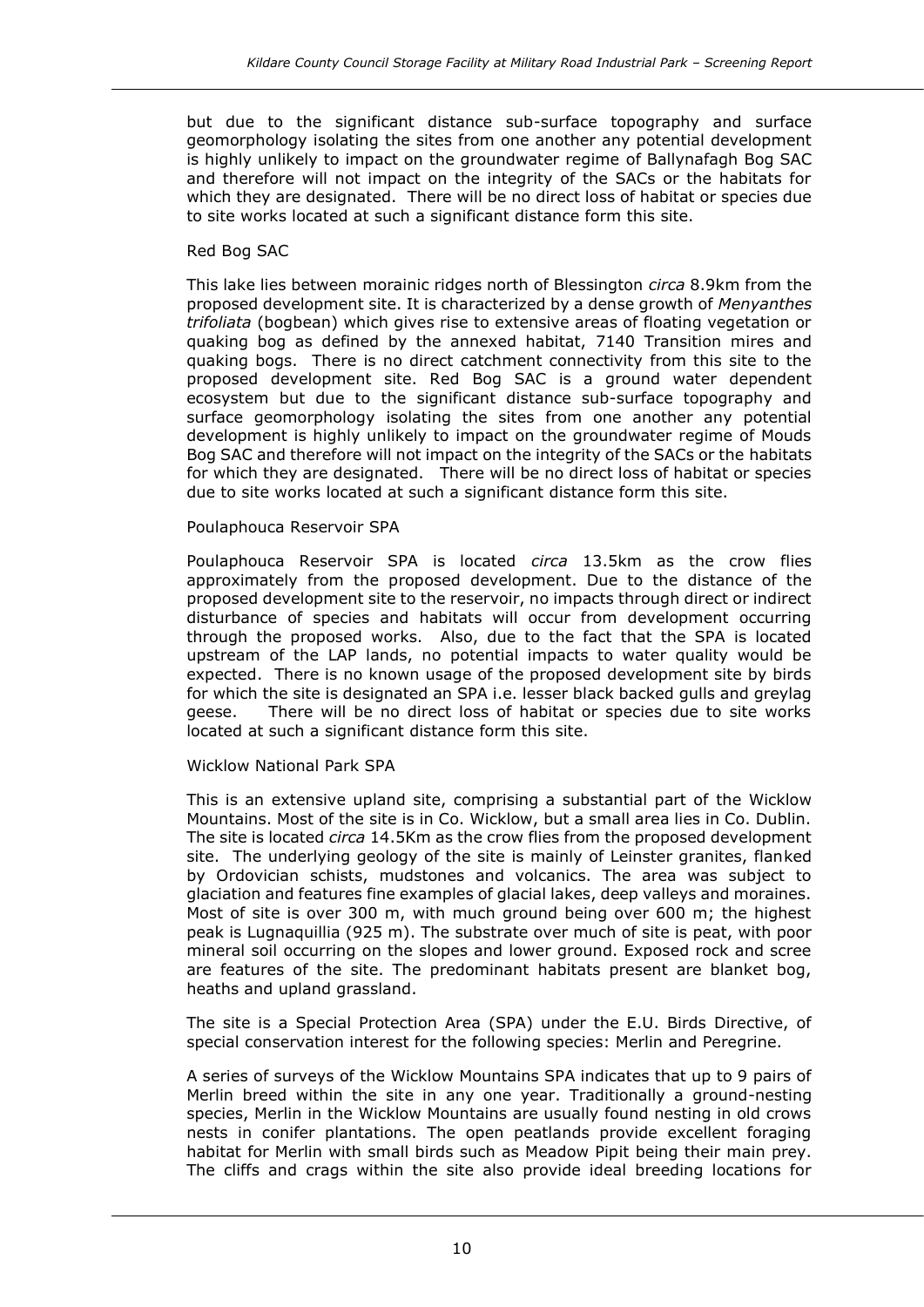Peregrine (20 pairs in 2002). Other birds of the open peatlands and scree slopes that have been recorded within the site include Ring Ouzel and Red Grouse.

The Wicklow Mountains SPA is of high ornithological importance as it supports nationally important populations of Merlin and Peregrine, both species that are listed on Annex I of the E.U. Birds Directive. Part of Wicklow Mountains SPA is a Statutory Nature Reserve

This SPA site is not directly ecologically or hydrologically linked to the proposed development site and it is expected that no direct or indirect impact to this site will occur as a result of the proposed development. No species conserved for this site frequents the proposed development site.

Wicklow Mountains SAC

Wicklow Mountains SAC is a complex of upland areas in Counties Wicklow and Dublin, flanked by the Blessington reservoir to the west and Vartry reservoir in the east, Cruagh Mountain in the north and Lybagh Mountain in the south. The site is located *circa* 14.8Km as the crow flies from the proposed development site.

Most of the site is over 300 m, with much ground over 600 m. The highest peak is 925 m at Lugnaquilla.

The site is a Special Area of Conservation (SAC) selected for the following habitats and/or species listed on Annex I / II of the E.U. Habitats Directive ( $* =$ priority; numbers in brackets are Natura 2000 codes):

- [3110] Oligotrophic Waters containing very few minerals
- [3160] Dystrophic Lakes
- [4010] Wet Heath
- [4030] Dry Heath
- [4060] Alpine and Subalpine Heaths
- [6130] Calaminarian Grassland
- [6230] Species-rich Nardus Grassland\*
- [7130] Blanket Bogs (Active)\*
- [8110] Siliceous Scree
- [8210] Calcareous Rocky Slopes
- [8220] Siliceous Rocky Slopes
- [91A0] Old Oak Woodlands
- [1355] Otter (Lutra lutra)

This SAC site is not directly ecologically or hydrologically linked to the proposed development site and it is expected that no direct or indirect impact to this site will occur as a result of the proposed development of the Storage Facility at Military Road Industrial Park. No species conserved for this site frequents the proposed development site.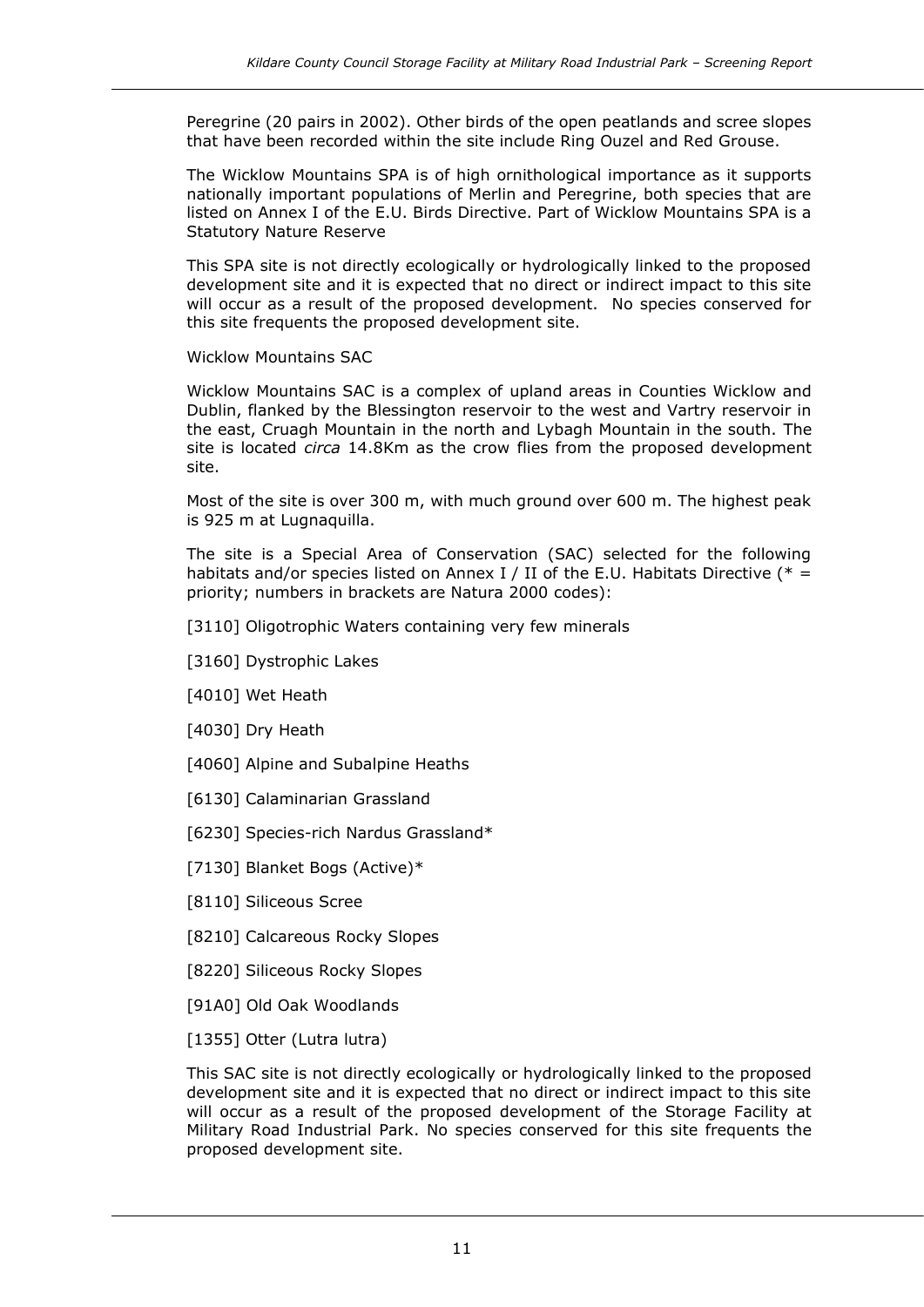# **7.0 Likely Impact to the Natura 2000 Sites**

The possible impacts that might arise from the proposed development have been examined in the context of the factors that could potentially affect the integrity of the Natura 2000 sites. As part of the screening stage process the proximity and qualifying interests of the Natura 2000 sites in the wider hinterland of the proposed Storage Facility at Military Road Industrial Park were considered. In assessing the sites that could potentially be impacted by the proposed development a source-pathway-receptor model was used. All sites potentially impacted were considered in relation to the size and nature of the proposed development and the sensitivity of the receptors in the wider locality. If a Natura 2000 site of particular significance/relevance exists beyond a nominal screening area this was also included in the screening appraisal. Accordingly, all potential pathways for impact on designated sites were included in this screening exercise both within and outside a nominal 15km zone which was chosen to display the location and discuss sites most proximate to the proposed development. Table 2 summarises the location and qualifying interests of designated sites in the area.

### **7.1 SAC Sites**

The nearest SAC within the 15km distance from the proposed development site lies at a distance of 8.9km from the proposed site. In total 8 European sites occur within 15km and these sites are not hydrologically or directly linked by habitat connectivity to the area of the proposed development site at Aras Cill Dara, Naas. It is therefore highly improbable that a project of this nature and scale will have any measurable impact on the qualifying interests of these SACs i.e. Mouds Bog SAC, Pollardstown Fen SAC, Ballynafagh Lake SAC, Ballynafagh Bog SAC, Red Bog, Poulaphuca Reservoir SPA, Wicklow Mountains SPA, Wicklow Mountains SAC. For these European sites there will be no reduction in habitat area of qualifying interest, no disturbance to key species or habitats, no reduction in species density or no changes in key indicators of conservation value.

Table 1 summarises the location and qualifying interests of designated sites in the within a 15km radius of the proposed development site.

Table 2 outlines a screening matrix for potential impacts to the SAC sites.

All surface water and foul water on site are adequately treated and therefore no impact is envisaged for surface or ground water quality as a result of the proposed Storage Facility at Military Road Industrial Park, Naas, Co. Kildare.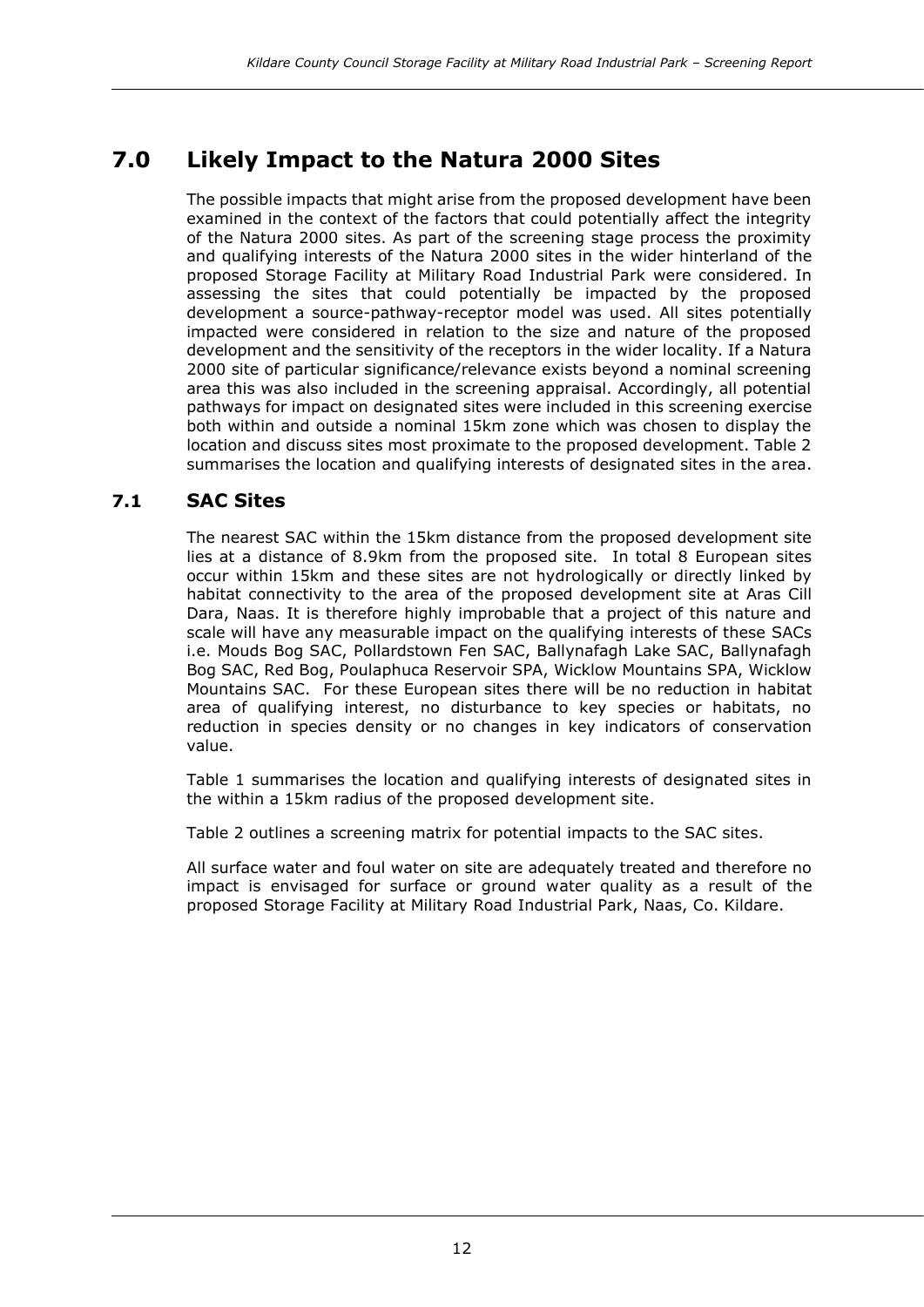### **Table 2.**

|                                                           | <b>Reduction in</b><br><b>Habitat Area</b><br>of Habitat of<br>Qualifying<br><b>Interest</b><br><b>Possible</b> | <b>Disturbance</b><br>to Key<br><b>Habitats or</b><br><b>Species</b><br><b>Possible</b> | <b>Habitat or</b><br><b>Species</b><br>Fragmentation<br><b>Possible</b> | <b>Reduction</b><br>in Species<br><b>Density</b><br><b>Possible</b> | <b>Changes in Key</b><br><b>Indicators of</b><br><b>Conservation Value</b><br><b>Possible Potential</b> |
|-----------------------------------------------------------|-----------------------------------------------------------------------------------------------------------------|-----------------------------------------------------------------------------------------|-------------------------------------------------------------------------|---------------------------------------------------------------------|---------------------------------------------------------------------------------------------------------|
| <b>Site Name</b>                                          | <b>Potential</b><br><b>Impacts</b>                                                                              | <b>Potential</b><br><b>Impacts</b>                                                      | <b>Potential</b><br><b>Impacts</b>                                      | <b>Potential</b><br><b>Impacts</b>                                  | <b>Impacts</b>                                                                                          |
| Pollardstown<br>Fen SAC<br>Site Code<br>000396            | No                                                                                                              | <b>No</b>                                                                               | <b>No</b>                                                               | <b>No</b>                                                           | <b>No</b>                                                                                               |
| Mouds Bog<br><b>SAC</b><br>Site Code<br>002331            | No                                                                                                              | No                                                                                      | No                                                                      | No                                                                  | No                                                                                                      |
| Ballynafagh<br>Lake SAC<br>Site Code<br>001387            | No                                                                                                              | No                                                                                      | No                                                                      | No                                                                  | No                                                                                                      |
| Ballynafagh<br>Bog SAC<br>Site Code<br>000391             | No                                                                                                              | No                                                                                      | No                                                                      | No                                                                  | No                                                                                                      |
| Red Bog<br><b>SAC Site</b><br>Code<br>000397              | No                                                                                                              | <b>No</b>                                                                               | <b>No</b>                                                               | <b>No</b>                                                           | No                                                                                                      |
| Poulaphouca<br>Reservoir<br>SPA Site<br>Code<br>004063    | <b>No</b>                                                                                                       | <b>No</b>                                                                               | <b>No</b>                                                               | No                                                                  | No                                                                                                      |
| Wicklow<br>Mountains<br><b>SPA</b><br>Site Code<br>004040 | No                                                                                                              | No                                                                                      | No                                                                      | No                                                                  | No                                                                                                      |
| Wicklow<br>Mountains<br><b>SAC</b><br>Site Code<br>002122 | No                                                                                                              | No                                                                                      | No                                                                      | No                                                                  | No                                                                                                      |

### **Cumulative Impact**

A requirement of the AA process is to take into consideration any cumulative impacts as a result of other plans in the area. It is considered that because of the small scope and scale of the proposed development and the fact that it is highly unlikely to lead to any adverse impact to any Natura 2000 sites within a 15km radius of the site, that no cumulative impact will result from the proposed development in combination with any other proposals in the area.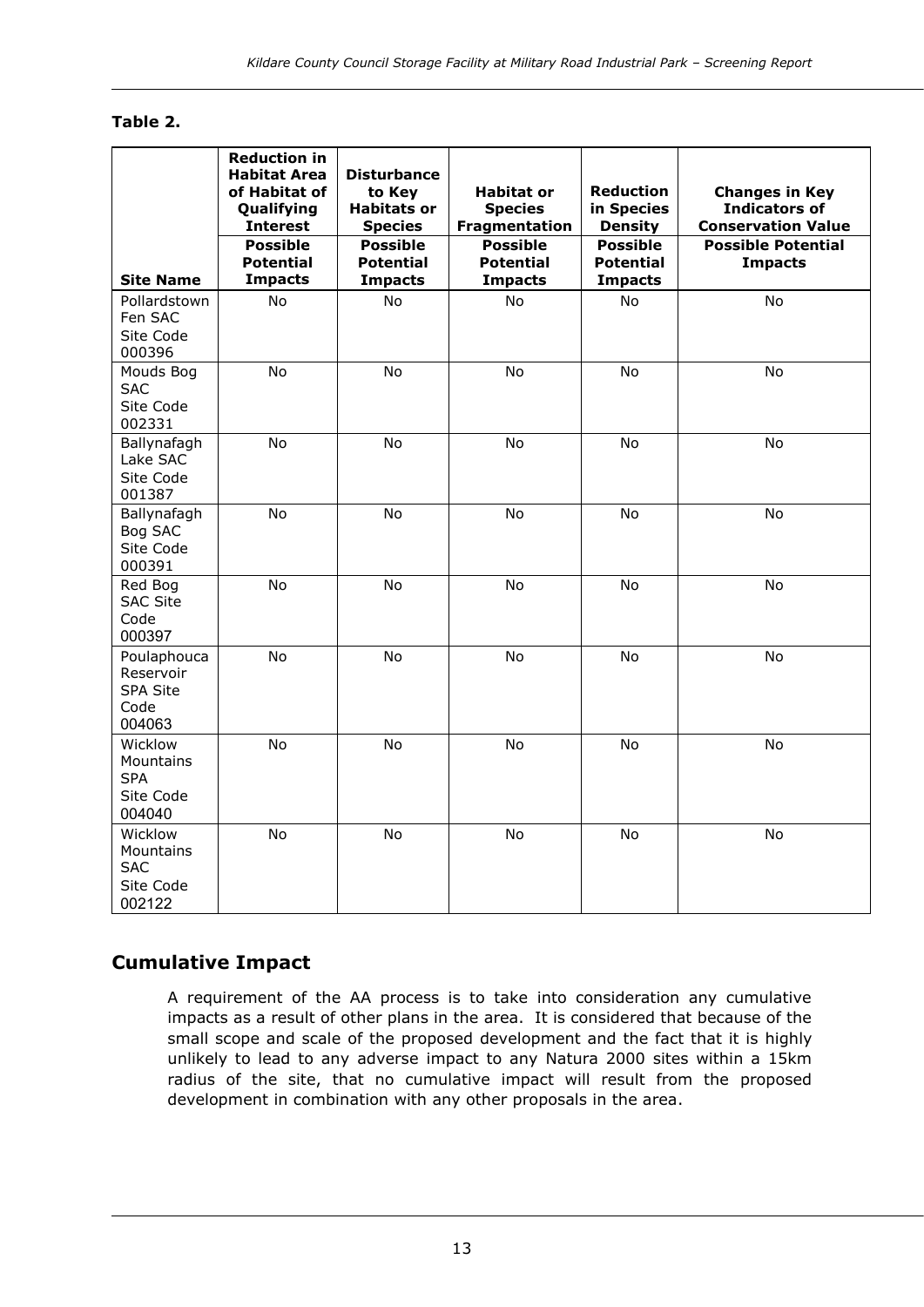### **8.0 Screening Conclusions**

The likely impacts that will arise from the proposed development of works have been examined in the context of the key environmental factors that could potentially affect the integrity of the Natura 2000 network, e.g. disturbance, habitat loss, etc. and the results of the Screening Assessment, as presented in Tables 2. The tables indicate "no" for sites where no negative impact is anticipated on the conservation objectives or on the overall integrity of the site.

#### **Conclusion of screening stage**

In conclusion, to determine the potential impacts, if any, of the proposed Kildare County Council Storage Facility at Military Road Industrial Park on nearby Natura 2000 sites, a screening process for AA was undertaken. The proposed development is located within 15km of 4 Natura 2000 sites.

It is considered that the proposed development does not include any element that has the potential to significantly alter the favourable conservation objectives associated with the species and habitats, or, interfere with the key relationships that define the structure or function, either alone or incombinain combinationer impacts, of the Natura 2000 sites considered in this document provided that the following is carried out:

The proposed development is completed as described in section 4.

The programme of measures consistent with best practice, standards, design and controls as outlined in section 4 are implemented

It has been objectively concluded during the screening process that none of these sites are likely to be significantly impacted by the proposed Storage Facility at Military Road Industrial Park and these are:

- Pollardstown Fen SAC Site Code 000396
- Mouds Bog SAC Site Code 002331
- Ballynafagh Lake SAC Site Code 001387
- Ballynafagh Bog SAC Site Code 000391
- Red Bog SAC Site Code 000397
- Poulaphouca Reservoir SPA Site Code 004063
- Wicklow Mountains SPA Site Code 004040
- Wicklow Mountains SAC Site Code 002122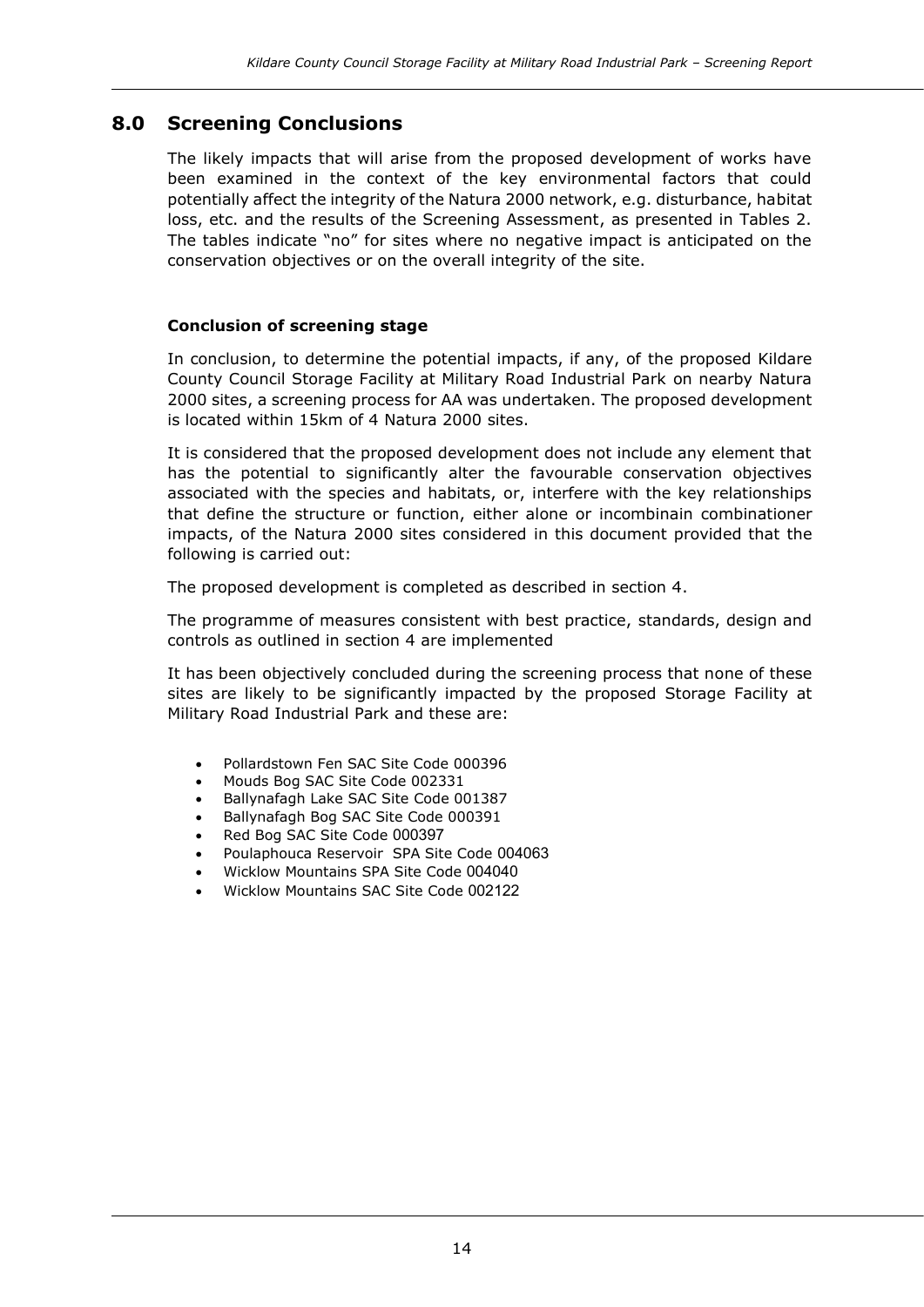

**Appendix 1. Location, Elevation and layout of Proposed Kildare County Council Storage Facility at Military Road Industrial Park**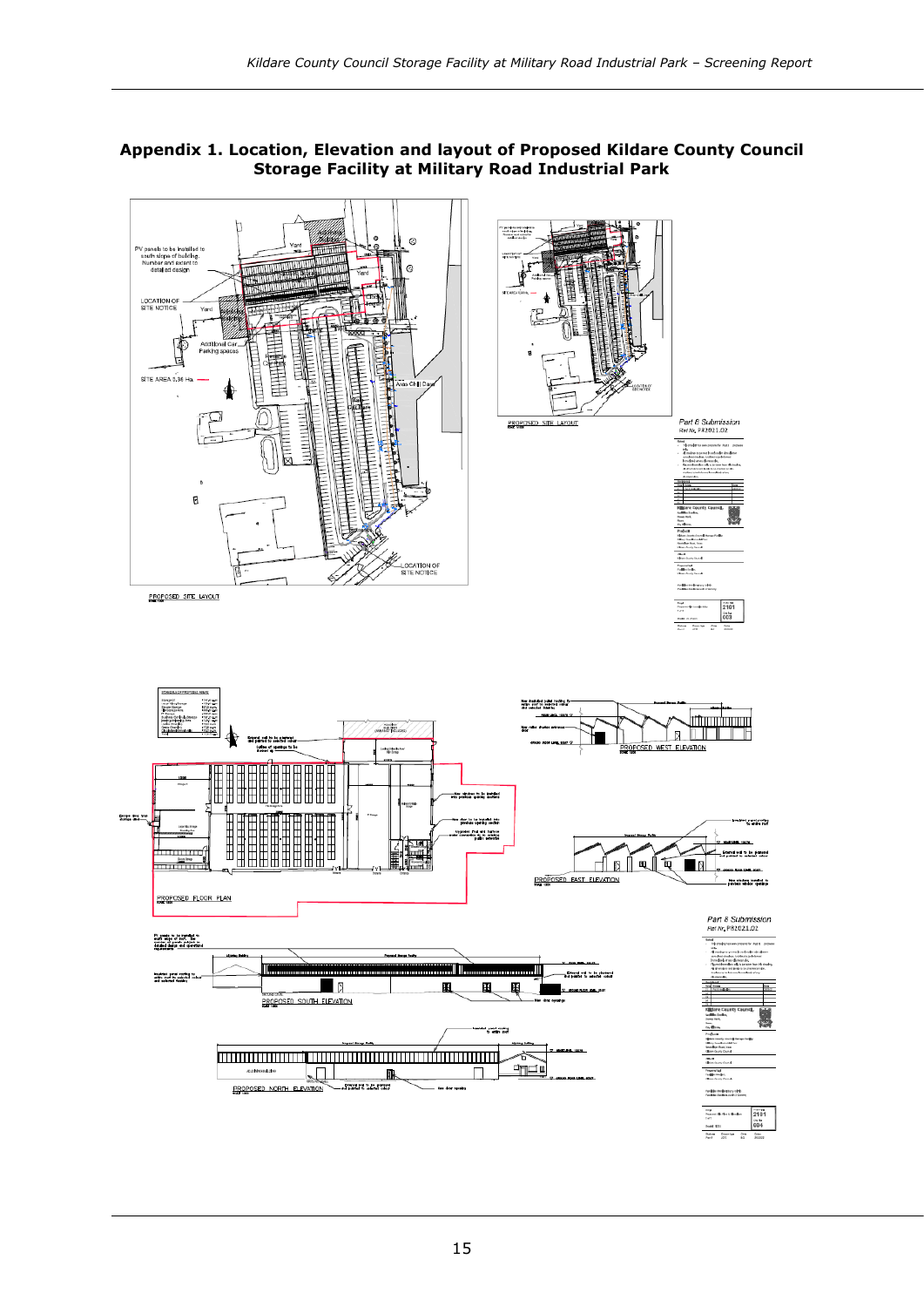### **Appendix 2**

### **Natura 2000 Sites within a 15km radius of the proposed development site**